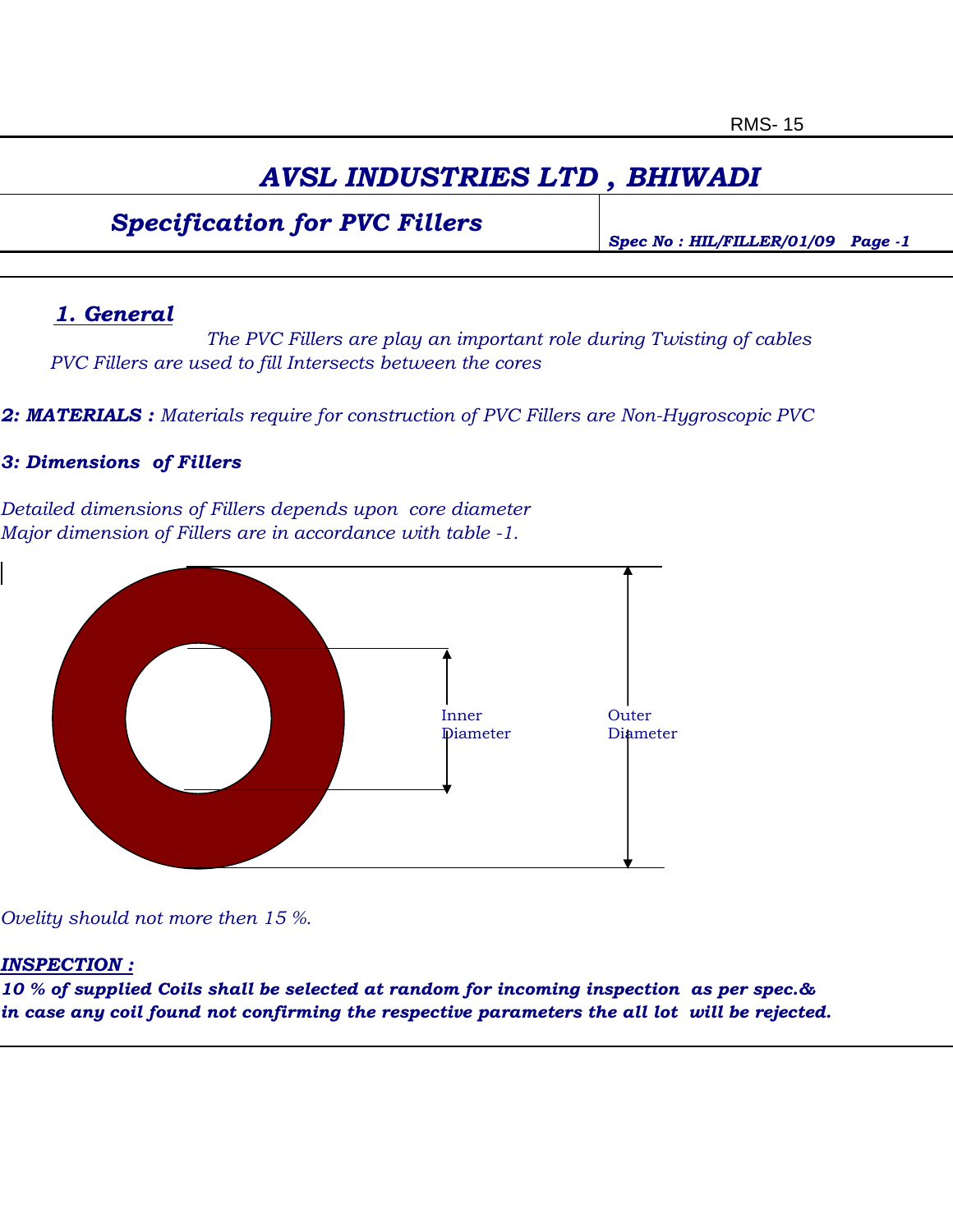| Prepared By | Verified By | <b>Approved By</b> | Date of issue: $01.10.10$ |
|-------------|-------------|--------------------|---------------------------|
|             |             |                    | Revision: 001             |

*AVSL INDUSTRIES LTD.( Cable Division )- BHIWADI*

 $\alpha=1$ 

# **Specification for PVC Fillers** Spec No : HIL/FILLER/01/09 Page

 $\bar{\mathbf{r}}$ 

 $\mathbf{r} \rightarrow \mathbf{r}$  and  $\mathbf{r} \rightarrow \mathbf{r}$ 

| SI No.                  | Outer Dia (mm) | Inner Dia (mm) | <b>MAXIMUM</b><br>Weight<br>(gm/mtr) |
|-------------------------|----------------|----------------|--------------------------------------|
| $\mathbf 1$             | 3.50           | 0.00           | 16.4                                 |
| $\overline{\mathbf{2}}$ | 4.00           | 0.00           | 21.4                                 |
| 3                       | 4.50           | 0.00           | 27.0                                 |
| $\overline{\mathbf{4}}$ | 5.00           | 0.00           | 33.4                                 |
| 5                       | 5.50           | 0.00           | 40.4                                 |
| $6\phantom{1}$          | 6.00           | 0.00           | 48.1                                 |
| $\overline{7}$          | 6.50           | 0.00           | 56.4                                 |
| 8                       | 7.00           | 0.00           | 65.4                                 |
| $\mathbf{9}$            | 7.50           | 0.00           | 75.1                                 |
| 10                      | 8.00           | 0.00           | 85.5                                 |
| 11                      | 8.50           | 3.80           | 77.2                                 |
| 12                      | 8.80           | 3.94           | 82.7                                 |
| 13                      | 9.10           | 4.04           | 88.5                                 |
| 14                      | 9.30           | 4.16           | 92.4                                 |
| 15                      | 9.60           | 4.29           | 98.4                                 |
| 16                      | 9.70           | 4.34           | 101                                  |
| 17                      | 9.90           | 4.43           | 105                                  |
| 18                      | 10.10          | 4.52           | 109                                  |
| 19                      | 10.20          | 4.56           | 111                                  |
| 20                      | 10.60          | 4.74           | 120                                  |
| 21                      | 10.80          | 4.83           | 125                                  |
| 22                      | 11.00          | 4.92           | 129                                  |
| 23                      | 11.30          | 5.05           | 136                                  |
| 24                      | 11.60          | 5.19           | 144                                  |
| 25                      | 11.80          | 5.28           | 149                                  |
| 26                      | 12.10          | 5.41           | 156                                  |
| 27                      | 12.40          | 5.55           | 164                                  |
| 28                      | 12.90          | 6.45           | 167                                  |